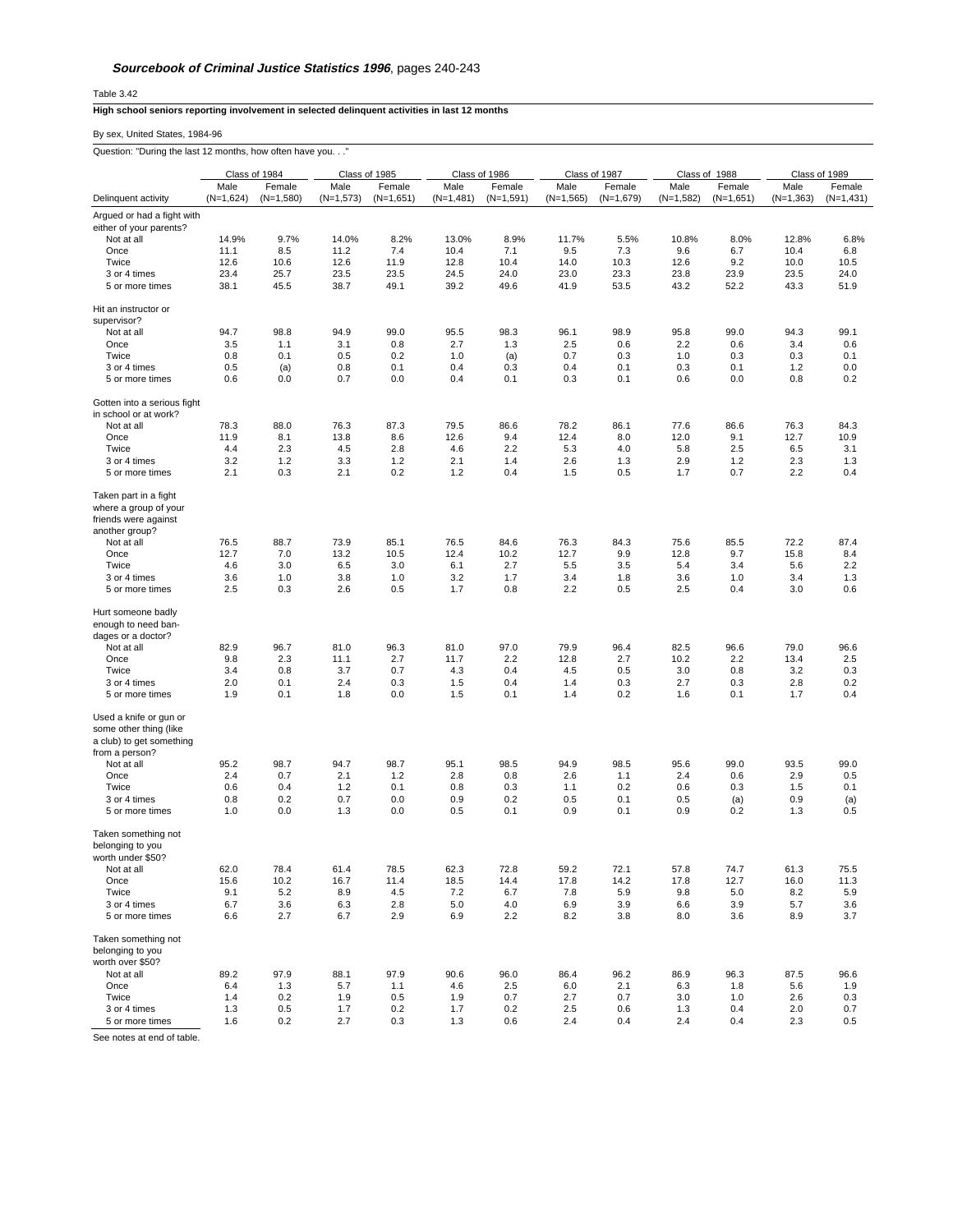| Class of 1990 |             | Class of 1991 |             |             | Class of 1992 |             | Class of 1993 |             | Class of 1994 |             | Class of 1995 |              | Class of 1996 |  |
|---------------|-------------|---------------|-------------|-------------|---------------|-------------|---------------|-------------|---------------|-------------|---------------|--------------|---------------|--|
| Male          | Female      | Male          | Female      | Male        | Female        | Male        | Female        | Male        | Female        | Male        | Female        | Male         | Female        |  |
| $(N=1,338)$   | $(N=1,178)$ | $(N=1,280)$   | $(N=1,205)$ | $(N=1,276)$ | $(N=1,308)$   | $(N=1,294)$ | $(N=1, 321)$  | $(N=1,208)$ | $(N=1,302)$   | $(N=1,238)$ | $(N=1,313)$   | $(N=1, 142)$ | $(N=1, 197)$  |  |
| 11.2%         | 6.5%        | 12.2%         | 7.0%        | 11.5%       | 6.6%          | 15.5%       | 8.0%          | 13.1%       | 6.3%          | 13.1%       | 5.9%          | 14.0%        | 7.7%          |  |
| 10.0          | 7.0         | 9.6           | 8.3         | 9.7         | 7.4           | 11.8        | 7.3           | 12.3        | 8.0           | 11.2        | 7.4           | 10.2         | 8.9           |  |
| 13.0          | 12.8        | 13.1          | 12.2        | 12.9        | 10.7          | 12.2        | 12.1          | 11.6        | 12.9          | 15.8        | 14.0          | 15.2         | 11.8          |  |
| 24.1          | 22.8        | 24.9          | 25.3        | 25.3        | 24.0          | 18.5        | 22.1          | 23.1        | 27.3          | 22.4        | 24.1          | 22.8         | 25.7          |  |
| 41.8          | 50.9        | 40.2          | 47.2        | 40.6        | 51.3          | 42.0        | 50.5          | 40.0        | 45.6          | 37.5        | 48.5          | 37.9         | 45.9          |  |
| 96.6          | 98.6        | 95.3          | 98.9        | 94.8        | 98.9          | 94.3        | 98.3          | 95.0        | 99.3          | 95.8        | 98.3          | 94.2         | 98.9          |  |
| 1.6           | 1.2         | 2.4           | 0.8         | 2.6         | 0.8           | 3.3         | 1.1           | 2.4         | 0.5           | 1.7         | 1.0           | 3.3          | 0.7           |  |
| 1.1           | 0.1         | 0.9           | 0.1         | 1.0         | 0.1           | 1.0         | 0.1           | 1.5         | 0.2           | 0.8         | 0.3           | 0.9          | 0.2           |  |
| 0.3           | 0.0         | 0.4           | (a)         | 0.6         | (a)           | 0.4         | 0.3           | 0.3         | 0.0           | 0.6         | 0.1           | 0.7          | 0.1           |  |
| 0.4           | (a)         | 1.0           | 0.2         | 0.9         | 0.2           | 1.0         | 0.1           | 0.7         | (a)           | 1.0         | 0.3           | 0.8          | 0.1           |  |
| 75.9          | 86.9        | 76.6          | 88.1        | 76.9        | 85.8          | 78.4        | 87.0          | 80.3        | 87.9          | 82.1        | 88.6          | 77.4         | 90.0          |  |
| 13.1          | 9.6         | 12.4          | 8.2         | 12.7        | 10.2          | 11.2        | 8.5           | 10.3        | 7.6           | 9.3         | 7.0           | 11.8         | 6.3           |  |
| 6.2           | 2.4         | 5.5           | 2.4         | 5.4         | 2.5           | 5.2         | 2.3           | 4.9         | 2.9           | 4.1         | 2.5           | 6.1          | 1.9           |  |
| 2.7           | 1.0         | 2.8           | 1.0         | 2.4         | 0.9           | 3.1         | 1.9           | 2.8         | 1.0           | 2.8         | 1.6           | 1.9          | 1.3           |  |
| 2.1           | 0.1         | 2.7           | 0.3         | 2.6         | 0.6           | 2.1         | 0.4           | 1.8         | 0.6           | 1.7         | 0.3           | 2.9          | 0.5           |  |
| 73.2          | 85.0        | 73.8          | 86.4        | 73.0        | 85.3          | 71.0        | 85.5          | 75.4        | 86.0          | 76.7        | 86.1          | 73.0         | 86.9          |  |
| 12.4          | 10.5        | 13.4          | 8.7         | 12.9        | 9.3           | 13.8        | 8.2           | 10.8        | 9.6           | 11.3        | 9.1           | 13.3         | 8.2           |  |
| 6.0           | 2.7         | 6.8           | 2.8         | 6.0         | 2.8           | 7.2         | 4.3           | 5.9         | 2.2           | 4.5         | 2.6           | 5.7          | 3.0           |  |
| 4.7           | 1.6         | 3.5           | 1.2         | 4.7         | 1.9           | 4.1         | 1.4           | 3.8         | 1.7           | 4.1         | 1.8           | 3.4          | 1.1           |  |
| 3.8           | 0.1         | 2.5           | 0.9         | 3.4         | 0.8           | 3.9         | 0.6           | 4.1         | 0.5           | 3.4         | 0.6           | 4.6          | 0.7           |  |
| 79.8          | 95.9        | 79.1          | 96.0        | 78.5        | 96.0          | 78.6        | 95.0          | 79.1        | 94.5          | 79.6        | 95.9          | 77.5         | 94.6          |  |
| 11.2          | 3.3         | 13.4          | 2.9         | 11.9        | 2.8           | 11.1        | 3.0           | 10.8        | 4.1           | 10.1        | 2.8           | 12.2         | 4.1           |  |
| 4.9           | 0.7         | 3.7           | 0.5         | 5.2         | 0.6           | 4.1         | 1.4           | 4.3         | 0.8           | 4.2         | 0.7           | 4.9          | 0.9           |  |
| 2.3           | 0.1         | 1.9           | 0.4         | 2.5         | 0.4           | 2.9         | 0.5           | 3.6         | 0.3           | 3.9         | 0.3           | 3.1          | 0.3           |  |
| 1.9           | (a)         | 2.0           | 0.2         | 1.9         | 0.2           | 3.3         | 0.1           | 2.3         | 0.3           | 2.2         | 0.3           | 2.3          | 0.1           |  |
| 94.6          | 99.2        | 94.7          | 98.8        | 93.3        | 98.6          | 91.9        | 99.0          | 92.5        | 98.3          | 94.6        | 98.6          | 94.1         | 98.9          |  |
| 3.1           | 0.5         | 2.5           | 0.6         | 3.2         | 0.9           | 2.6         | 0.7           | 3.7         | 1.1           | 2.8         | 0.6           | 2.5          | 0.4           |  |
| 1.4           | (a)         | 0.9           | 0.4         | 1.9         | 0.2           | 1.7         | 0.1           | 1.4         | 0.5           | 1.1         | 0.3           | 0.9          | 0.5           |  |
| 0.4           | 0.1         | 0.5           | 0.2         | 0.9         | 0.2           | 2.2         | 0.2           | 1.0         | 0.1           | 0.6         | 0.3           | 0.9          | 0.2           |  |
| 0.6           | 0.1         | 1.4           | 0.1         | 0.8         | 0.2           | 1.6         | 0.0           | 1.4         | (a)           | 1.0         | 0.2           | 1.6          | 0.0           |  |
| 60.3          | 75.0        | 58.2          | 78.3        | 59.7        | 75.3          | 59.9        | 76.5          | 60.6        | 77.0          | 59.6        | 76.9          | 61.3         | 73.3          |  |
| 15.4          | 11.5        | 16.5          | 10.8        | 16.6        | 11.9          | 15.8        | 11.9          | 14.9        | 11.4          | 16.5        | 11.8          | 16.1         | 12.9          |  |
| 8.0           | 5.9         | 9.5           | 5.7         | 9.8         | 5.5           | 7.7         | 6.2           | 8.4         | 5.0           | 9.3         | 4.9           | 6.9          | 7.2           |  |
| 7.7           | 3.8         | 5.9           | 2.2         | 6.4         | 4.6           | 5.7         | 3.1           | 8.2         | 3.6           | 6.1         | 3.4           | 6.1          | 3.1           |  |
| 8.6           | 3.8         | 9.9           | 3.0         | 7.5         | 2.7           | 11.0        | 2.3           | 7.9         | 3.0           | 8.5         | 3.1           | 9.6          | 3.6           |  |
| 84.9          | 95.8        | 85.0          | 95.6        | 84.8        | 94.9          | 82.5        | 95.6          | 82.6        | 95.3          | 85.6        | 95.5          | 82.2         | 93.5          |  |
| 6.6           | 2.6         | 6.2           | 2.7         | 8.2         | 2.7           | 7.6         | 2.3           | 8.2         | 2.2           | 5.3         | 2.1           | 6.7          | 3.7           |  |
| 2.7           | 1.0         | 3.5           | 0.4         | 2.3         | 0.9           | 3.4         | 0.6           | 3.2         | 1.2           | 3.5         | 0.6           | 4.2          | 1.2           |  |
| 2.2           | 0.2         | 2.8           | 0.3         | 2.2         | 0.5           | 2.1         | 0.7           | 2.2         | 0.6           | 2.6         | 1.1           | 2.8          | 0.7           |  |
| 3.5           | 0.5         | 2.5           | 0.9         | 2.5         | 0.9           | 4.5         | 0.9           | 3.8         | 0.8           | 3.1         | 0.8           | 4.1          | 1.0           |  |

 $\overline{\phantom{0}}$ 

<u> 1989 - Johann Barn, amerikansk politiker (</u>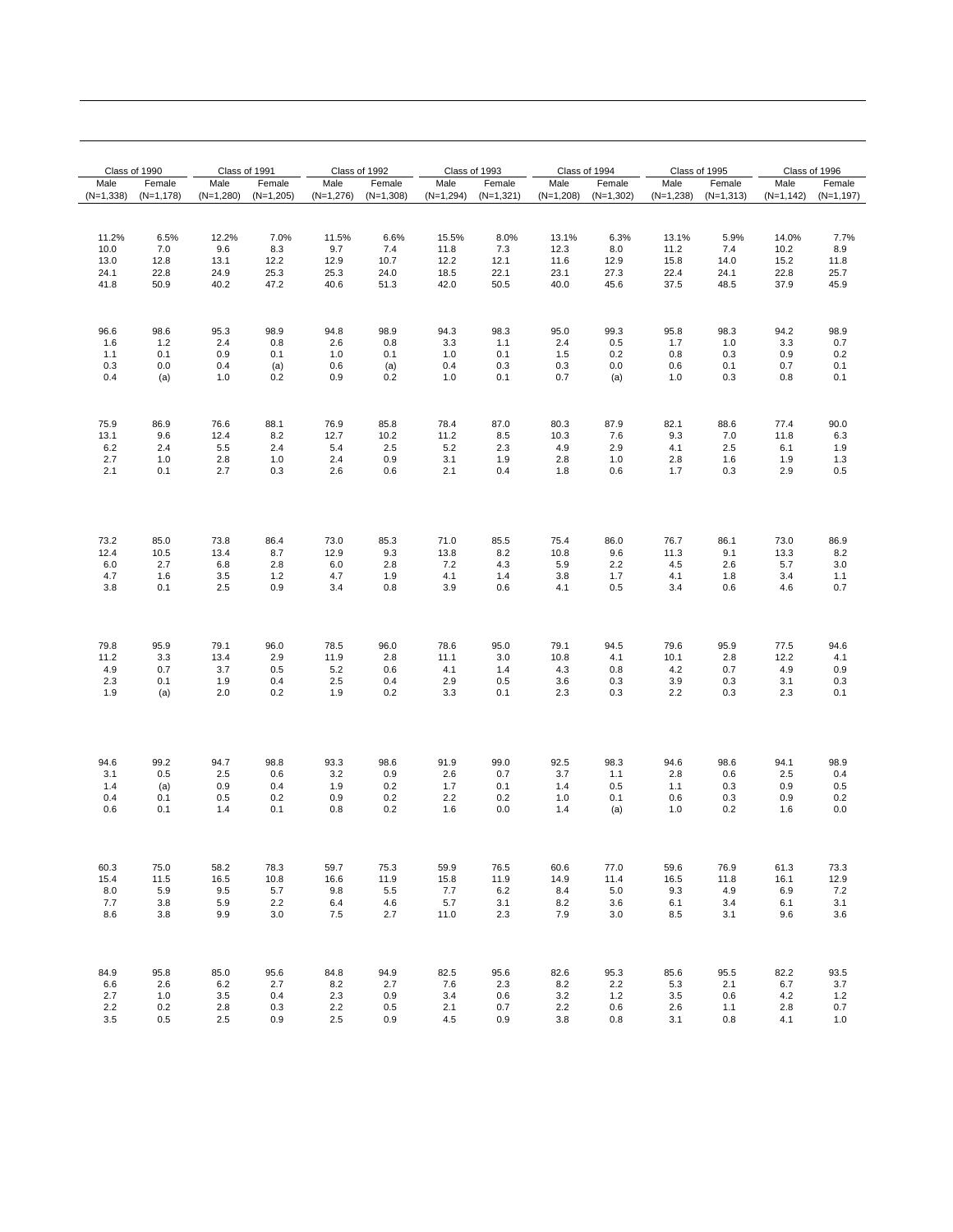## Table 3.42

## **High school seniors reporting involvement in selected delinquent activities in last 12 months**

By sex, United States, 1984-96--Continued

|                                                                                                      | Class of 1984 |             | Class of 1985 |             | Class of 1986 |             | Class of 1987 |             | Class of 1988 |             | Class of 1989 |             |
|------------------------------------------------------------------------------------------------------|---------------|-------------|---------------|-------------|---------------|-------------|---------------|-------------|---------------|-------------|---------------|-------------|
|                                                                                                      | Male          | Female      | Male          | Female      | Male          | Female      | Male          | Female      | Male          | Female      | Male          | Female      |
| Delinquent activity                                                                                  | $(N=1,624)$   | $(N=1,580)$ | $(N=1,573)$   | $(N=1,651)$ | $(N=1,481)$   | $(N=1,591)$ | $(N=1,565)$   | $(N=1,679)$ | $(N=1,582)$   | $(N=1,651)$ | $(N=1,363)$   | $(N=1,431)$ |
| Taken something from a                                                                               |               |             |               |             |               |             |               |             |               |             |               |             |
| store without paying for it?                                                                         |               |             |               |             |               |             |               |             |               |             |               |             |
| Not at all                                                                                           | 69.3%         | 78.6%       | 68.2%         | 79.2%       | 67.2%         | 76.8%       | 64.0%         | 76.4%       | 63.2%         | 76.2%       | 65.3%         | 76.8%       |
| Once                                                                                                 | 12.8          | 11.3        | 12.6          | 10.5        | 13.5          | 12.0        | 15.5          | 11.6        | 13.8          | 11.9        | 13.8          | 11.7        |
| Twice                                                                                                | 5.8           | 4.0         | 7.5           | 4.3         | 7.5           | 4.6         | 4.8           | 4.1         | 8.5           | 4.5         | 6.8           | 3.9         |
| 3 or 4 times                                                                                         | 5.9           | 3.8         | 5.4           | 3.2         | 4.9           | 4.0         | 5.8           | 3.8         | 6.2           | 3.5         | 4.5           | 3.7         |
| 5 or more times                                                                                      | 6.3           | 2.4         | 6.2           | 2.8         | 6.9           | 2.6         | 9.9           | 4.0         | 8.4           | 3.9         | 9.7           | 3.9         |
| Taken a car that didn't<br>belong to someone in<br>your family without per-<br>mission of the owner? |               |             |               |             |               |             |               |             |               |             |               |             |
| Not at all                                                                                           | 92.4          | 96.3        | 92.2          | 96.6        | 93.3          | 96.6        | 91.9          | 96.9        | 92.9          | 96.2        | 93.0          | 96.3        |
| Once                                                                                                 | 4.0           | 2.9         | 3.9           | 2.3         | 4.1           | 2.1         | 4.0           | 2.1         | 4.1           | 2.7         | 3.4           | 2.3         |
| Twice                                                                                                | 2.0           | 0.5         | 1.4           | 0.5         | 1.2           | 1.0         | 2.2           | 0.4         | 1.3           | 0.5         | 1.7           | 0.6         |
| 3 or 4 times                                                                                         | 0.8           | 0.1         | 1.1           | 0.2         | 0.7           | 0.2         | 0.8           | 0.3         | 0.7           | 0.2         | 0.6           | 0.4         |
| 5 or more times                                                                                      | 0.9           | 0.1         | 1.4           | 0.4         | 0.7           | 0.1         | 1.1           | 0.2         | 0.9           | 0.2         | 1.3           | 0.4         |
| Taken part of a car<br>without permission of<br>the owner?                                           |               |             |               |             |               |             |               |             |               |             |               |             |
| Not at all                                                                                           | 89.4          | 98.3        | 88.9          | 97.7        | 90.6          | 98.0        | 88.8          | 97.6        | 91.6          | 96.7        | 89.5          | 97.0        |
| Once                                                                                                 | 6.2           | 1.1         | 5.1           | 1.5         | 5.2           | 1.3         | 5.8           | 1.6         | 4.3           | 2.4         | 5.9           | 1.9         |
| Twice                                                                                                | 1.7           | 0.2         | 3.2           | 0.4         | 2.2           | 0.3         | 3.1           | 0.2         | 1.5           | 0.6         | 1.8           | 0.6         |
| 3 or 4 times                                                                                         | 1.3           | 0.2         | 0.8           | 0.2         | 0.9           | 0.4         | 1.2           | 0.4         | 1.2           | 0.1         | 1.5           | 0.3         |
| 5 or more times                                                                                      | 1.4           | 0.2         | 1.9           | 0.1         | 1.1           | 0.1         | 1.1           | 0.2         | 1.4           | 0.2         | 1.2           | 0.2         |
| Gone into some house or<br>building when you weren't<br>supposed to be there?                        |               |             |               |             |               |             |               |             |               |             |               |             |
| Not at all                                                                                           | 68.5          | 81.7        | 65.5          | 82.0        | 70.6          | 80.1        | 66.9          | 78.8        | 67.1          | 78.2        | 69.4          | 79.2        |
| Once                                                                                                 | 13.6          | 10.7        | 17.5          | 9.2         | 12.2          | 11.8        | 13.9          | 10.8        | 15.0          | 10.4        | 12.9          | 11.2        |
| Twice                                                                                                | 8.5           | 3.6         | 8.3           | 4.8         | 8.4           | 4.4         | 9.9           | 6.2         | 8.2           | 5.4         | 9.6           | 4.7         |
| 3 or 4 times                                                                                         | 5.4           | 2.5         | 3.7           | 2.4         | 4.3           | 1.9         | 5.6           | 2.5         | 5.4           | 2.8         | 4.3           | 2.6         |
| 5 or more times                                                                                      | 4.0           | 1.5         | 4.9           | 1.5         | 4.4           | 1.8         | 3.7           | 1.7         | 4.2           | 3.2         | 3.8           | 2.3         |
| Set fire to someone's<br>property on purpose?                                                        |               |             |               |             |               |             |               |             |               |             |               |             |
| Not at all                                                                                           | 96.7          | 99.8        | 97.1          | 99.4        | 96.7          | 99.4        | 97.3          | 99.5        | 97.3          | 99.4        | 95.7          | 99.3        |
| Once                                                                                                 | 1.8           | 0.1         | 1.5           | 0.5         | 1.9           | 0.2         | 1.6           | 0.4         | 1.5           | 0.5         | 2.6           | 0.4         |
| Twice                                                                                                | 0.7<br>0.2    | 0.0<br>0.0  | 0.6<br>0.3    | 0.1         | 0.3<br>0.4    | 0.2<br>0.1  | 0.5<br>0.3    | (a)<br>0.0  | 0.5<br>0.2    | 0.1         | 0.8<br>0.4    | (a)<br>0.0  |
| 3 or 4 times<br>5 or more times                                                                      | 0.5           | (a)         | 0.5           | (a)<br>(a)  | 0.7           | 0.1         | 0.4           | (a)         | 0.4           | (a)<br>(a)  | 0.5           | 0.2         |
| Damaged school<br>property on purpose?                                                               |               |             |               |             |               |             |               |             |               |             |               |             |
| Not at all                                                                                           | 79.9          | 92.4        | 81.1          | 91.5        | 81.3          | 92.4        | 78.6          | 90.8        | 79.8          | 91.8        | 80.7          | 92.5        |
| Once                                                                                                 | 9.8           | 4.6         | 8.5           | 4.8         | 9.0           | 4.8         | 11.2          | 5.4         | 10.6          | 5.3         | 7.9           | 4.6         |
| Twice                                                                                                | 4.3           | 1.8         | 5.2           | 2.0         | 4.6           | 1.6         | 5.0           | 1.6         | 4.6           | 1.6         | 5.3           | 1.2         |
| 3 or 4 times<br>5 or more times                                                                      | 2.7<br>3.2    | 0.8<br>0.4  | 2.5<br>2.6    | 1.1<br>0.6  | 3.2<br>1.9    | 0.7<br>0.6  | 2.5<br>2.7    | 1.5<br>0.7  | 2.4<br>2.6    | 0.8<br>0.5  | 2.7<br>3.4    | 0.7<br>1.0  |
| Damaged property at<br>work on purpose?                                                              |               |             |               |             |               |             |               |             |               |             |               |             |
| Not at all                                                                                           | 91.4          | 99.0        | 90.1          | 99.0        | 91.0          | 98.3        | 90.7          | 98.3        | 89.6          | 98.4        | 89.7          | 97.1        |
| Once                                                                                                 | 3.8           | 0.7         | 4.8           | 0.7         | 4.2           | 1.2         | 4.3           | 0.9         | 5.4           | 1.1         | 4.0           | 1.9         |
| Twice                                                                                                | 2.3           | 0.2         | 2.7           | 0.1         | 2.2           | 0.3         | 2.8           | 0.2         | 2.6           | 0.3         | 3.3           | 0.4         |
| 3 or 4 times                                                                                         | 1.1           | (a)         | 1.1           | 0.2         | 1.5           | 0.1         | 1.0           | 0.4         | 0.8           | 0.1         | 1.7           | 0.3         |
| 5 or more times                                                                                      | 1.4           | 0.0         | 1.3           | 0.0         | 1.1           | (a)         | 1.2           | 0.2         | 1.6           | 0.1         | 1.4           | 0.3         |
| Been arrested and taken<br>to a police station?                                                      |               |             |               |             |               |             |               |             |               |             |               |             |
| Not at all                                                                                           | X             | X           | х             | Х           | X             | X           | X             | X           | Х             | X           | X             | Х           |
| Once<br>Twice                                                                                        | X<br>X        | X<br>X      | X<br>X        | X<br>X      | Χ<br>Χ        | X<br>X      | X<br>Χ        | X<br>X      | Х<br>X        | X<br>X      | Χ<br>Х        | Χ<br>X      |
| 3 or 4 times                                                                                         | Х             | X           | X             | X           | X             | X           | X             | X           | X             | X           | X             | X           |
| 5 or more times                                                                                      | X             | X           | X             | X           | X             | X           | X             | X           | X             | X           | X             | X           |

Note: See Note, table 3.35. Readers interested in responses to this question for 1975 through 1983 should consult previous editions of SOURCEBOOK. For survey methodology and definitions of terms, see Appendix 7.

Source: Lloyd D. Johnston, Jerald G. Bachman, and Patrick M. O'Malley, *Monitoring the Fu-<br>ture 1985*, pp. 99-101; 1987, pp. 103-105; 1989, pp. 103-105; 1991, pp. 106-109; 1993, pp.<br>107-110; 1995, pp. 108-110 (Ann Arbor, M 106-109; **1994**, pp. 106-109 (Ann Arbor, MI: Institute for Social Research, University of Michigan); and data provided by the Monitoring the Future Project, Survey Research Center, Lloyd<br>D. Johnston, Jerald G. Bachman, and Patrick M. O'Malley, Principal Investigators. Table<br>adapted by SOURCEBOOK staff. Reprinted by

<sup>a</sup>Less than 0.05%.